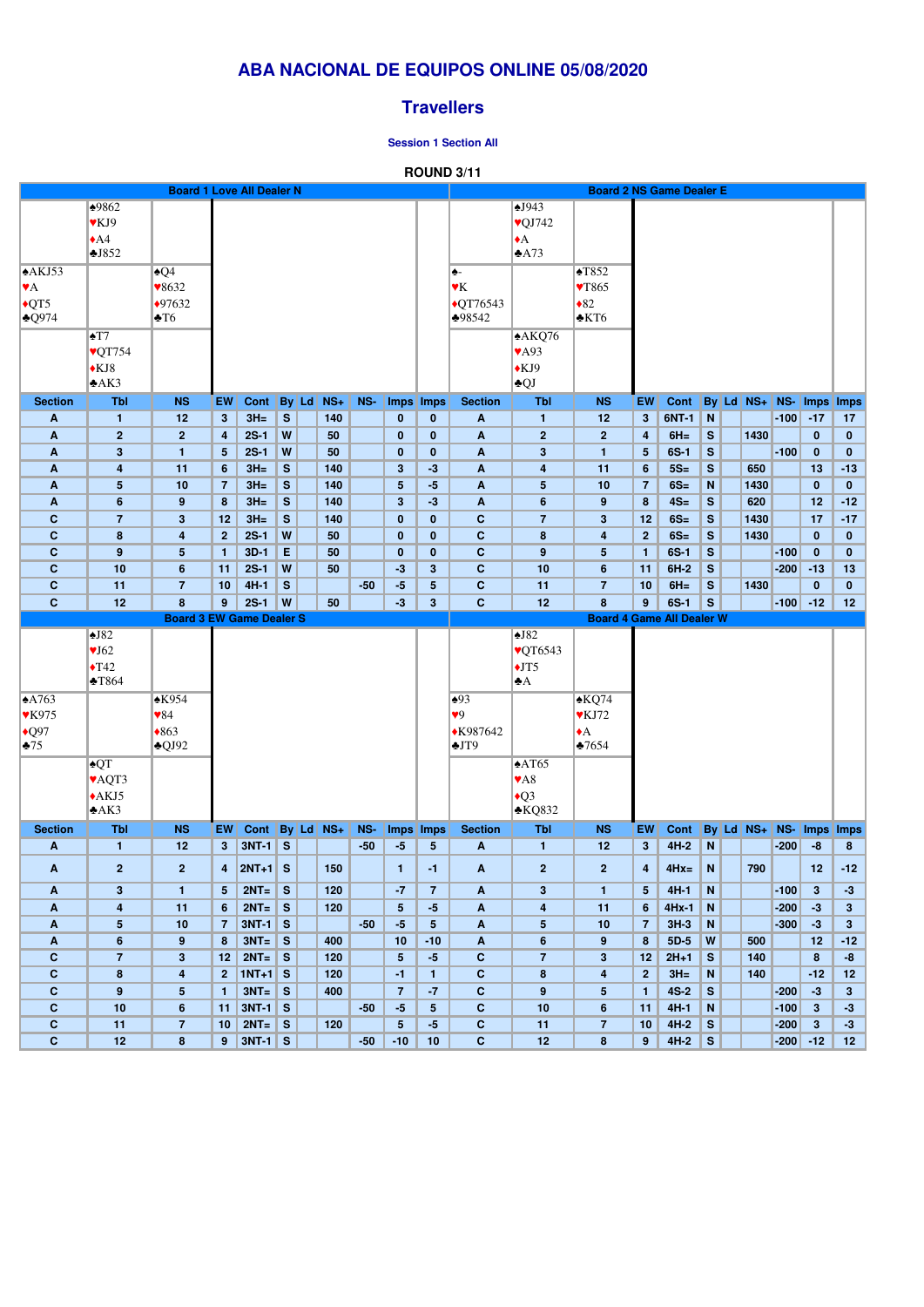# **ABA NACIONAL DE EQUIPOS ONLINE 05/08/2020**

## **Travellers**

#### **Session 1 Section All**

### **ROUND 3/11**

|                            |                           | <b>Board 5 NS Game Dealer N</b>         |                         |                                         |              |             |        |                                         |                         |                            |                          | <b>Board 6 EW Game Dealer E</b>         |                    |                 |        |           |                  |                 |                        |
|----------------------------|---------------------------|-----------------------------------------|-------------------------|-----------------------------------------|--------------|-------------|--------|-----------------------------------------|-------------------------|----------------------------|--------------------------|-----------------------------------------|--------------------|-----------------|--------|-----------|------------------|-----------------|------------------------|
|                            | AQJ73                     |                                         |                         |                                         |              |             |        |                                         |                         |                            | $\triangle$ KQ           |                                         |                    |                 |        |           |                  |                 |                        |
|                            | $\blacktriangledown$      |                                         |                         |                                         |              |             |        |                                         |                         |                            |                          |                                         |                    |                 |        |           |                  |                 |                        |
|                            |                           |                                         |                         |                                         |              |             |        |                                         |                         |                            | $\sqrt{Q}J63$            |                                         |                    |                 |        |           |                  |                 |                        |
|                            | $*K9875$                  |                                         |                         |                                         |              |             |        |                                         |                         |                            | $*6532$                  |                                         |                    |                 |        |           |                  |                 |                        |
|                            | $\triangle Q5$            |                                         |                         |                                         |              |             |        |                                         |                         |                            | $\triangle$ QT4          |                                         |                    |                 |        |           |                  |                 |                        |
| $\triangle$ K94            |                           | $\blacktriangle$ T62                    |                         |                                         |              |             |        |                                         |                         | $*8543$                    |                          | $\triangle$ AJ76                        |                    |                 |        |           |                  |                 |                        |
| $\vee$ QJ86                |                           | $\blacktriangledown$ T93                |                         |                                         |              |             |        |                                         |                         | $\blacktriangledown$ A94   |                          | $\sqrt{T52}$                            |                    |                 |        |           |                  |                 |                        |
| $\triangle 43$             |                           | $\blacklozenge$ JT                      |                         |                                         |              |             |        |                                         |                         | $\triangle$ AQJ7           |                          | $\blacklozenge$ KT4                     |                    |                 |        |           |                  |                 |                        |
| A973                       |                           | $\triangle$ KT842                       |                         |                                         |              |             |        |                                         |                         | $\triangle$ K8             |                          | A97                                     |                    |                 |        |           |                  |                 |                        |
|                            | $\triangle 85$            |                                         |                         |                                         |              |             |        |                                         |                         |                            | $\blacktriangle$ T92     |                                         |                    |                 |        |           |                  |                 |                        |
|                            | <b>VA7542</b>             |                                         |                         |                                         |              |             |        |                                         |                         |                            | $\blacktriangledown$ K87 |                                         |                    |                 |        |           |                  |                 |                        |
|                            | $\triangle$ AQ62          |                                         |                         |                                         |              |             |        |                                         |                         |                            | •98                      |                                         |                    |                 |        |           |                  |                 |                        |
|                            | J6                        |                                         |                         |                                         |              |             |        |                                         |                         |                            | J6532                    |                                         |                    |                 |        |           |                  |                 |                        |
| <b>Section</b>             | <b>Tbl</b>                | <b>NS</b>                               | EW                      | $Cont \vert$                            |              | By Ld NS+   | NS-    |                                         | Imps Imps               | <b>Section</b>             | <b>Tbl</b>               | <b>NS</b>                               | EW                 | Cont            |        | By Ld NS+ | NS-              |                 | Imps Imps              |
| $\boldsymbol{A}$           | $\mathbf{1}$              | 12                                      | 3 <sup>5</sup>          | $3NT-1$ S                               |              |             | $-100$ | $-16$                                   | 16                      | $\boldsymbol{A}$           | $\mathbf{1}$             | 12                                      | $3\phantom{a}$     | $3NT =$         | W      |           | $-600$           | $\overline{2}$  | $-2$                   |
| A                          | $\overline{2}$            | $\mathbf{2}$                            | 4                       | $5D+2$                                  | $\mathbf{s}$ | 640         |        | $\mathbf{1}$                            | $-1$                    | A                          | 2 <sup>2</sup>           | 2 <sub>2</sub>                          | 4                  | $4S+1$          | W      |           | $-650$           | $\bf{0}$        | $\bf{0}$               |
| $\boldsymbol{A}$           | 3                         | 1                                       | $5\phantom{.0}$         | $3NT =$                                 | S            | 600         |        | 12                                      | $-12$                   | A                          | $\mathbf{3}$             | $\blacktriangleleft$                    | $5\phantom{.0}$    | $3NT =$         | W      |           | $-600$           | $\bf{0}$        | $\bf{0}$               |
| $\boldsymbol{A}$           | 4                         | 11                                      | $6\phantom{1}$          | $3NT =$                                 | S            | 600         |        | $-1$                                    | $\mathbf{1}$            | A                          |                          | 11                                      | 6                  | $4S+1$          | E      |           | $-650$           | $\bf{0}$        | $\bf{0}$               |
|                            |                           |                                         |                         |                                         |              |             |        |                                         |                         |                            | 4                        |                                         |                    |                 | W      |           |                  |                 |                        |
| A                          | 5                         | 10                                      | $\overline{7}$          | $5D+1$                                  | S            | 620         |        | 13                                      | $-13$                   | A                          | $5\phantom{.0}$          | 10                                      | $\overline{7}$     | $4S=$           |        |           | $-620$           | $\mathbf{1}$    | $-1$                   |
| A                          | 6                         | 9                                       | 8                       | $3D+4$                                  | N            | 190         |        | $-10$                                   | 10                      | A                          | $6\phantom{1}$           | 9                                       | 8                  | $4S+1$          | E      |           | $-650$           | $\bf{0}$        | $\bf{0}$               |
| $\mathbf c$                | $\overline{7}$            | $\mathbf{3}$                            | 12                      | $6D+1$                                  | N            | 1390        |        | 16                                      | $-16$                   | $\mathbf{C}$               | $\overline{7}$           | $\mathbf{3}$                            | 12                 | $4S+1$          | E      |           | $-650$           | $-2$            | $\overline{2}$         |
| $\mathbf C$                | 8                         | $\overline{\mathbf{4}}$                 | 2 <sup>2</sup>          | $5D=$                                   | N            | 600         |        | $-1$                                    | $\mathbf{1}$            | $\mathbf{C}$               | 8                        | $\overline{4}$                          | $\mathbf{2}$       | $4S+1$          | W      |           | $-650$           | $\bf{0}$        | $\bf{0}$               |
| $\mathbf c$                | 9                         | $5\phantom{.0}$                         | $\mathbf{1}$            | $6D-1$                                  | S            |             | $-100$ | $-12$                                   | 12                      | $\mathbf{C}$               | 9                        | 5                                       | $\mathbf{1}$       | $3NT =$         | W      |           | $-600$           | $\bf{0}$        | $\bf{0}$               |
| $\mathbf C$                | 10                        | 6                                       | 11                      | $5D+2$                                  | N            | 640         |        | $\mathbf{1}$                            | $-1$                    | $\mathbf{C}$               | 10                       | $6\phantom{1}6$                         | 11                 | $4S+1$          | E      |           | $-650$           | $\bf{0}$        | $\bf{0}$               |
| $\mathbf{C}$               | 11                        | $\overline{7}$                          | 10                      | $3NT-2$                                 | $\mathbf{s}$ |             | $-200$ | $-13$                                   | 13                      | $\mathbf{C}$               | 11                       | 7                                       | 10                 | $4S+1$          | W      |           | $-650$           | $-1$            | $\mathbf{1}$           |
| $\mathbf{C}$               | 12                        | 8                                       | 9 <sup>°</sup>          | $5D+2$                                  | N            | 640         |        | 10                                      | $-10$                   | $\mathbf{C}$               | 12                       | 8                                       | 9                  | $4S+1$          | W      |           | $-650$           | $\bf{0}$        | $\mathbf{0}$           |
|                            |                           | <b>Board 7 Game All Dealer S</b>        |                         |                                         |              |             |        |                                         |                         |                            |                          | <b>Board 8 Love All Dealer W</b>        |                    |                 |        |           |                  |                 |                        |
|                            | $\triangle$ A4            |                                         |                         |                                         |              |             |        |                                         |                         |                            | $\triangle$ K542         |                                         |                    |                 |        |           |                  |                 |                        |
|                            | <b>VQT7642</b>            |                                         |                         |                                         |              |             |        |                                         |                         |                            | ♥86                      |                                         |                    |                 |        |           |                  |                 |                        |
|                            | $\bigcirc$                |                                         |                         |                                         |              |             |        |                                         |                         |                            | $*7652$                  |                                         |                    |                 |        |           |                  |                 |                        |
|                            | $*K87$                    |                                         |                         |                                         |              |             |        |                                         |                         |                            | $\frac{1}{2}$ 532        |                                         |                    |                 |        |           |                  |                 |                        |
| $\blacktriangle$ T986      |                           | $\sqrt{QJ52}$                           |                         |                                         |              |             |        |                                         |                         | $\triangle$ AJ76           |                          | $\triangle Q93$                         |                    |                 |        |           |                  |                 |                        |
| $\blacktriangledown$ AJ953 |                           | $\mathbf{Y}K8$                          |                         |                                         |              |             |        |                                         |                         | $\blacktriangledown$ AQJ32 |                          | $\blacktriangledown$ T95                |                    |                 |        |           |                  |                 |                        |
| $\bullet$ 5                |                           | $\bigstar$ JT9                          |                         |                                         |              |             |        |                                         |                         | $\bullet$ Q                |                          | $\triangle$ AKT98                       |                    |                 |        |           |                  |                 |                        |
| A64                        |                           | $\triangle$ QJ93                        |                         |                                         |              |             |        |                                         |                         | $\blacktriangle$ T98       |                          | $\blacktriangleright$ 76                |                    |                 |        |           |                  |                 |                        |
|                            | $\triangle$ K73           |                                         |                         |                                         |              |             |        |                                         |                         |                            | $\blacktriangle$ T8      |                                         |                    |                 |        |           |                  |                 |                        |
|                            | ♥-                        |                                         |                         |                                         |              |             |        |                                         |                         |                            | $\blacktriangledown$ K74 |                                         |                    |                 |        |           |                  |                 |                        |
|                            | $*AK86432$                |                                         |                         |                                         |              |             |        |                                         |                         |                            | $\bigcup$ J43            |                                         |                    |                 |        |           |                  |                 |                        |
|                            | $\blacktriangleright$ T52 |                                         |                         |                                         |              |             |        |                                         |                         |                            | $*AKQJ4$                 |                                         |                    |                 |        |           |                  |                 |                        |
| <b>Section</b>             | <b>Tbl</b>                | <b>NS</b>                               | EW                      | Cont By Ld                              |              | $NS+$       | NS-    |                                         | Imps Imps               | <b>Section</b>             | Tbl                      | <b>NS</b>                               | EW                 | <b>Cont</b>     |        |           | $By$ Ld NS+ NS-  |                 | Imps Imps              |
| $\mathbf{A}$               | $\mathbf{1}$              | 12                                      | 3 <sup>1</sup>          | $3NT+1$ N                               |              | 630         |        | $-1$                                    | $\mathbf{1}$            | A                          | $\mathbf{1}$             | 12                                      | $3\phantom{a}$     | $2H+2$          | W      |           | $-170$           | $6\phantom{1}6$ | $-6$                   |
| A                          | $\overline{2}$            | $\overline{2}$                          | $\overline{\mathbf{4}}$ | $4Sx-2$ E                               |              | 500         |        | $-4$                                    | $\overline{\mathbf{4}}$ | A                          | $\overline{2}$           | 2 <sub>2</sub>                          | 4                  | $3H+2$          | W      |           | $-200$           | $-1$            | $\mathbf{1}$           |
| $\boldsymbol{A}$           | $\overline{\mathbf{3}}$   | $\mathbf{1}$                            | 5 <sup>5</sup>          |                                         |              | <b>Pass</b> |        | $-3$                                    | $3\phantom{a}$          | $\boldsymbol{\mathsf{A}}$  | $\mathbf{3}$             | $\mathbf{1}$                            | $5\phantom{.0}$    | $4H=$           | W      |           | $-420$           | $-6$            | $6\phantom{1}$         |
| $\mathbf{A}$               | 4                         | 11                                      | $6\phantom{1}$          | $3S-1$                                  | E            | 100         |        | $-14$                                   | 14                      | A                          | $\overline{\mathbf{4}}$  | 11                                      | 6                  | $4H-1$          | W      | 50        |                  | $\bf{0}$        | $\bf{0}$               |
| $\boldsymbol{A}$           | 5                         | 10                                      | $\overline{7}$          | $3S-1$                                  | W            | 100         |        | $-2$                                    | 2 <sup>1</sup>          | A                          | $5\phantom{.0}$          | 10                                      | $\overline{7}$     | $3H+1$          | W      |           | $-170$           | $\bf{0}$        | $\bf{0}$               |
| A                          | $6\phantom{1}$            | 9                                       | 8                       | $4S-2$                                  | E            | 200         |        | $-10$                                   | 10                      | $\mathbf{A}$               | $6\phantom{1}$           | 9                                       | 8                  | $2H+3$          | E      |           | $-200$           | 1               | $-1$                   |
| $\mathbf{C}$               |                           |                                         |                         |                                         |              |             |        |                                         |                         |                            |                          |                                         |                    |                 |        |           |                  |                 |                        |
|                            |                           |                                         |                         |                                         |              |             |        |                                         |                         |                            |                          |                                         |                    |                 |        |           |                  |                 |                        |
| $\mathbf{C}$               | $\overline{7}$<br>8       | $\mathbf{3}$<br>$\overline{\mathbf{4}}$ | 12 <sub>2</sub>         | $3NT+2 N$<br>$2 \left  3NT+1 \right  N$ |              | 660<br>630  |        | $\mathbf{1}$<br>$\overline{\mathbf{4}}$ | $-1$<br>$-4$            | $\mathbf C$<br>$\mathbf c$ | $\overline{7}$<br>8      | $\mathbf{3}$<br>$\overline{\mathbf{4}}$ | 12<br>$\mathbf{2}$ | $4H=$<br>$3H+1$ | W<br>W |           | $-420$<br>$-170$ | $-6$<br>1       | $6\phantom{1}$<br>$-1$ |

|     | 11              | $ 4Dx+2 S $ |              | 1110 | 14 | $-14$ | 10 | 11 | $4H-1$ | W | 50 |        |              |              |
|-----|-----------------|-------------|--------------|------|----|-------|----|----|--------|---|----|--------|--------------|--------------|
|     | 10 <sup>1</sup> | $3D+2$      | $\mathbf{s}$ | 150  |    | $-2$  | ш  | 10 | $3H+1$ | W |    | $-170$ | $\mathbf{u}$ | $\mathbf{0}$ |
| . . | $\alpha$        | $3NT+1$     | N            | 630  | 10 | $-10$ | ▪  | 9  | $2H+4$ | W |    | $-230$ |              |              |